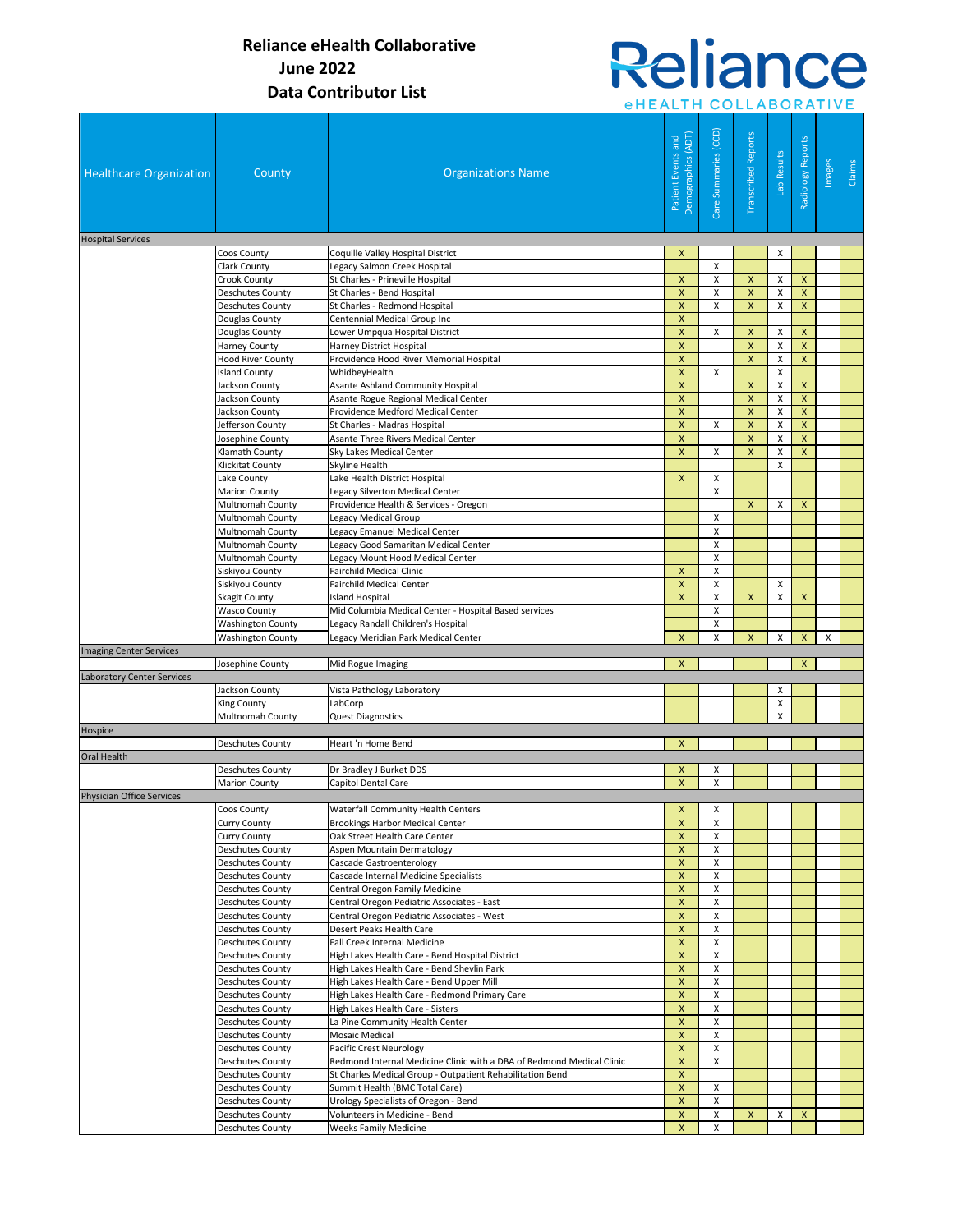# **Reliance** *eHEALTH COLLABORATIVE*

| <b>Healthcare Organization</b> | County                             | <b>Organizations Name</b>                                                      | Demographics (ADT)<br>Patient Events and        | Care Summaries (CCD) | <b>Transcribed Reports</b> | Lab Results | Radiology Reports | Images | Claims |
|--------------------------------|------------------------------------|--------------------------------------------------------------------------------|-------------------------------------------------|----------------------|----------------------------|-------------|-------------------|--------|--------|
|                                | Douglas County                     | Accent on Women's Health                                                       | X                                               | X                    |                            |             |                   |        |        |
|                                | Douglas County                     | AllCare Medical Group LLC                                                      | $\pmb{\mathsf{X}}$                              | X                    |                            |             |                   |        |        |
|                                | Douglas County                     | Aviva Health                                                                   | $\pmb{\mathsf{X}}$                              | X                    |                            |             |                   |        |        |
|                                | Douglas County                     | Canyonville Health and Urgent Care                                             |                                                 | X                    |                            |             |                   |        |        |
|                                | Douglas County                     | <b>Community Cancer Center</b>                                                 | X                                               | X                    |                            |             |                   |        |        |
|                                | Douglas County                     | Cow Creek Health and Wellness                                                  | $\mathsf{x}$                                    | X                    |                            |             |                   |        |        |
|                                | Douglas County                     | Dr Rodney Earl Todd MD                                                         | $\pmb{\mathsf{X}}$                              | X                    |                            |             |                   |        |        |
|                                | Douglas County                     | <b>ENT Associates of Roseburg LLC</b>                                          | X                                               | X                    |                            |             |                   |        |        |
|                                | Douglas County                     | <b>Evergreen Family Medicine</b>                                               | $\pmb{\mathsf{X}}$                              | X                    |                            |             |                   |        |        |
|                                | Douglas County                     | Family Tree Medical Clinic                                                     | $\pmb{\mathsf{X}}$                              | $\pmb{\times}$       |                            |             |                   |        |        |
|                                | Douglas County                     | <b>Kids Docs</b>                                                               | $\pmb{\mathsf{X}}$                              | X                    |                            |             |                   |        |        |
|                                | Douglas County<br>Douglas County   | Roseburg Foot and Ankle<br>Umpqua Health Newton Creek                          | X<br>$\pmb{\mathsf{X}}$                         | X<br>X               |                            |             |                   |        |        |
|                                |                                    |                                                                                | $\pmb{\mathsf{X}}$                              | X                    |                            |             |                   |        |        |
|                                | Douglas County<br>Douglas County   | Umpqua Internal Medicine<br>Umpqua Medical PC                                  | X                                               | X                    |                            |             |                   |        |        |
|                                | Douglas County                     | Umpqua Orthopedics                                                             | $\pmb{\mathsf{X}}$                              | $\pmb{\times}$       |                            |             |                   |        |        |
|                                | Douglas County                     | <b>Umpqua Valley Internists</b>                                                | $\pmb{\mathsf{X}}$                              | X                    |                            |             |                   |        |        |
|                                | Douglas County                     | White Oak Medical Clinic                                                       | $\mathsf{x}$                                    | X                    |                            |             |                   |        |        |
|                                | <b>Hood River County</b>           | Northwest Pediatrics & Adolescent Medicine                                     | X                                               | Х                    |                            |             |                   |        |        |
|                                | <b>Hood River County</b>           | One Community Health - Hood River                                              | $\pmb{\mathsf{X}}$                              | X                    |                            |             |                   |        |        |
|                                | <b>Hood River County</b>           | <b>Summit Family Medicine</b>                                                  | $\pmb{\mathsf{X}}$                              | X                    |                            |             |                   |        |        |
|                                | <b>Island County</b>               | WhidbeyHealth Medical Center                                                   | $\pmb{\mathsf{X}}$                              | X                    |                            |             |                   |        |        |
|                                | <b>Island County</b>               | WhidbeyHealth Orthopedic Care OH                                               | $\mathsf{x}$                                    | X                    |                            |             |                   |        |        |
|                                | <b>Island County</b>               | WhidbeyHealth Primary Care Cabot Drive RHC                                     | $\pmb{\mathsf{X}}$                              | X                    |                            |             |                   |        |        |
|                                | <b>Island County</b>               | WhidbeyHealth Primary Care Coupeville                                          | $\mathsf{x}$                                    | X                    |                            |             |                   |        |        |
|                                | <b>Island County</b>               | WhidbeyHealth Primary Care Freeland RHC                                        | $\boldsymbol{\mathsf{x}}$                       | X                    |                            |             |                   |        |        |
|                                | <b>Island County</b>               | WhidbeyHealth Primary Care Goldie                                              | X                                               | X                    |                            |             |                   |        |        |
|                                | <b>Island County</b>               | WhidbeyHealth Surgical Care                                                    | $\pmb{\mathsf{X}}$                              | X                    |                            |             |                   |        |        |
|                                | <b>Island County</b>               | WhidbeyHealth Women's Care CPV RHC                                             | $\pmb{\mathsf{X}}$                              | X                    |                            |             |                   |        |        |
|                                | Jackson County                     | Creekside Family Medicine                                                      | $\pmb{\mathsf{X}}$                              | X                    |                            |             |                   |        |        |
|                                | Jackson County                     | Eagle Point Medical Center                                                     | $\boldsymbol{\mathsf{x}}$<br>$\pmb{\mathsf{X}}$ | Χ<br>X               |                            |             |                   |        |        |
|                                | Jackson County<br>Jackson County   | <b>Family Practice Group</b><br>Gastroenterology Consultants                   | X                                               | X                    |                            |             |                   |        |        |
|                                | Jackson County                     | La Clinica Birch Grove Health Center                                           | X                                               | X                    |                            |             |                   |        |        |
|                                | Jackson County                     | La Clinica Central Point Health Center                                         | $\pmb{\mathsf{X}}$                              | $\pmb{\times}$       |                            |             |                   |        |        |
|                                | Jackson County                     | La Clinica Family & Womens Health Center                                       | $\pmb{\mathsf{X}}$                              | X                    |                            |             |                   |        |        |
|                                | Jackson County                     | La Clinica Phoenix Health Center                                               | $\mathsf{x}$                                    | X                    |                            |             |                   |        |        |
|                                | Jackson County                     | La Clinica Wellness Center                                                     | $\pmb{\mathsf{X}}$                              | X                    |                            |             |                   |        |        |
|                                | Jackson County                     | La Clinica West Medford Health Center                                          | $\pmb{\mathsf{X}}$                              | X                    |                            |             |                   |        |        |
|                                | Jackson County                     | Oregon Ear Nose & Throat Center                                                | $\pmb{\mathsf{X}}$                              | X                    |                            |             |                   |        |        |
|                                | Jackson County                     | RVP Groskopp & Ryland                                                          | $\pmb{\mathsf{X}}$                              | X                    |                            |             |                   |        |        |
|                                | Jackson County                     | RVP Southern Oregon Internal Medicine                                          | $\pmb{\mathsf{X}}$                              | X                    |                            |             |                   |        |        |
|                                | Jackson County                     | <b>RVP Valley Family Practice</b>                                              | X                                               | X                    |                            |             |                   |        |        |
|                                | Jackson Countv                     | Rehabilitation Medicine Physicians of Southern Oregon PC                       | <b>X</b>                                        | X                    | $\mathsf{X}$               |             |                   |        |        |
|                                | Jackson County                     | <b>Renal Care Consultants</b>                                                  | X                                               | X                    |                            |             |                   |        |        |
|                                | Jackson County                     | Rogue Community Health Ashland                                                 | X                                               | X                    |                            |             |                   |        |        |
|                                | Jackson County<br>Jackson County   | Rogue Community Health Butte Falls<br>Rogue Community Health Medford           | X<br>$\pmb{\mathsf{X}}$                         | X<br>X               |                            |             |                   |        |        |
|                                | Jackson County                     | Rogue Community Health Prospect                                                | $\pmb{\mathsf{X}}$                              | X                    |                            |             |                   |        |        |
|                                | Jackson County                     | Rogue Community Health White City                                              | X                                               | Х                    |                            |             |                   |        |        |
|                                | Jackson County                     | Rogue River Family Practice                                                    | $\pmb{\mathsf{X}}$                              | X                    |                            |             |                   |        |        |
|                                | Jackson County                     | Rogue Valley Manor                                                             | X                                               | X                    | X                          |             |                   |        |        |
|                                | Jackson County                     | Shady Cove Medical Center                                                      | $\pmb{\mathsf{X}}$                              | X                    |                            |             |                   |        |        |
|                                | Jackson County                     | Rogue Valley Urology PC                                                        | $\pmb{\mathsf{X}}$                              | X                    |                            |             |                   |        |        |
|                                | Jackson County                     | Southern Oregon Cardiology                                                     | X                                               | X                    |                            |             |                   |        |        |
|                                | Jackson County                     | Southern Oregon Neurosurgical & Spine Associates PC                            | X                                               | Χ                    | X                          |             |                   |        |        |
|                                | Jackson County                     | Southern Oregon Pediatrics                                                     | $\pmb{\mathsf{X}}$                              | X                    | $\boldsymbol{\mathsf{x}}$  |             |                   |        |        |
|                                | Jackson County                     | Valley Immediate Care                                                          | X                                               | X                    |                            |             |                   |        |        |
|                                | Jackson County                     | Valley Immediate Care Ashland Medical Office                                   | $\pmb{\mathsf{X}}$                              | X                    |                            |             |                   |        |        |
|                                | Jackson County                     | Valley Immediate Care Central Occupational Health Office                       | $\pmb{\mathsf{X}}$                              | X                    |                            |             |                   |        |        |
|                                | Jackson County                     | Valley Immediate Care North Medford Medical Office                             | $\pmb{\mathsf{X}}$                              | X                    |                            |             |                   |        |        |
|                                | Jackson County                     | Valley Immediate Care South Medford Medical Office                             | X                                               | X                    |                            |             |                   |        |        |
|                                | Jackson County<br>Jefferson County | Valley Immediate Care South Occupational Health<br>Madras Medical Group Clinic | $\pmb{\mathsf{X}}$<br>X                         | X<br>X               |                            |             |                   |        |        |
|                                | Josephine County                   | Clear Creek Family Practice                                                    | X                                               | X                    |                            |             |                   |        |        |
|                                | Josephine County                   | Genesis Orthopedic                                                             | $\pmb{\mathsf{X}}$                              | X                    |                            |             |                   |        |        |
|                                | Josephine County                   | Grants Pass Clinic                                                             | X                                               | X                    |                            |             |                   |        |        |
|                                | Josephine County                   | Lisa Callahan CPNP DBA Grants Pass Pediatrics                                  | X                                               | X                    |                            |             |                   |        |        |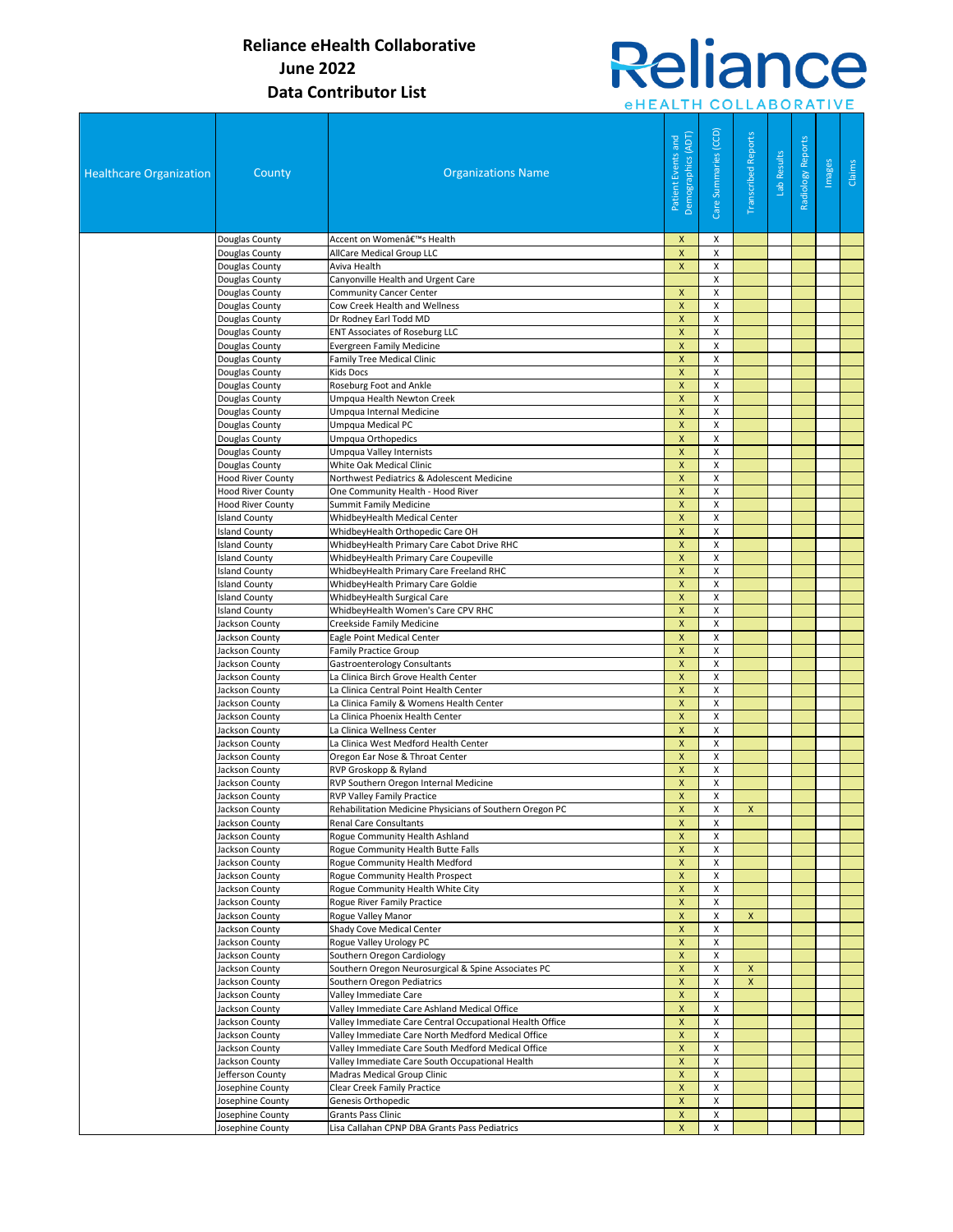# Reliance

| eHEALTH COLLABORATIVE |  |  |  |  |  |  |  |  |  |  |  |  |
|-----------------------|--|--|--|--|--|--|--|--|--|--|--|--|
|                       |  |  |  |  |  |  |  |  |  |  |  |  |

| <b>Healthcare Organization</b>     | County                                     | <b>Organizations Name</b>                                                                                  | Demographics (ADT)<br>Patient Events and | Care Summaries (CCD) | <b>Transcribed Reports</b> | Lab Results | Radiology Reports | Images | Claims |
|------------------------------------|--------------------------------------------|------------------------------------------------------------------------------------------------------------|------------------------------------------|----------------------|----------------------------|-------------|-------------------|--------|--------|
|                                    | Josephine County                           | Mountainview Family Practice                                                                               | X                                        | х                    |                            |             |                   |        |        |
|                                    | Josephine County                           | Redwood Family Medicine                                                                                    | $\pmb{\mathsf{X}}$                       | X                    |                            |             |                   |        |        |
|                                    | Josephine County                           | <b>River Rock Family Practice</b>                                                                          | X                                        | X                    |                            |             |                   |        |        |
|                                    | Josephine County                           | Satori Wellness                                                                                            | $\boldsymbol{X}$                         | X                    |                            |             |                   |        |        |
|                                    | Josephine County                           | Siskiyou Pediatric Clinic LLP                                                                              | $\mathsf{x}$                             | X                    |                            |             |                   |        |        |
|                                    | Josephine County                           | Valley Immediate Care Grants Pass Medical Office                                                           | $\pmb{\mathsf{X}}$<br>X                  | X<br>X               |                            |             |                   |        |        |
|                                    | Josephine County<br>Josephine County       | Valley Immediate Care Grants Pass Occupational Health<br><b>WellSpring Family Practice</b>                 | $\pmb{\mathsf{X}}$                       | X                    |                            |             |                   |        |        |
|                                    | Josephine County                           | Women's Health Center of Southern Oregon                                                                   | $\pmb{\mathsf{X}}$                       | $\mathsf{x}$         |                            |             |                   |        |        |
|                                    | Klamath County                             | Cascades East Family Medicine Center                                                                       | $\pmb{\mathsf{X}}$                       | X                    |                            |             |                   |        |        |
|                                    | Klamath County                             | Chiloquin Open Door Family Practice                                                                        | $\pmb{\mathsf{X}}$                       | X                    |                            |             |                   |        |        |
|                                    | Klamath County                             | Heartfelt Obstetrics & Gynecology Clinic                                                                   | $\pmb{\mathsf{X}}$                       | X                    |                            |             |                   |        |        |
|                                    | Klamath County                             | Klamath Open Door Clinic                                                                                   | $\boldsymbol{\mathsf{x}}$                | X                    |                            |             |                   |        |        |
|                                    | Klamath County                             | Klamath Orthopedics & Sports Medicine                                                                      | $\boldsymbol{\mathsf{x}}$                | X                    |                            |             |                   |        |        |
|                                    | Klamath County                             | Klamath Pulmonary & Critical Care Medicine                                                                 | X                                        | X                    |                            |             |                   |        |        |
|                                    | Klamath County                             | Sanford Children's Clinic Klamath Falls                                                                    | X                                        | X                    |                            |             |                   |        |        |
|                                    | Klamath County                             | The Children's Clinic of Klamath                                                                           | $\pmb{\mathsf{X}}$                       | X                    |                            |             |                   |        |        |
|                                    | <b>Klickitat County</b>                    | Columbia Gorge Heart Clinic White Salmon                                                                   | $\pmb{\mathsf{X}}$                       | X                    |                            |             |                   |        |        |
|                                    | Polk County                                | Willamette Valley Hospice                                                                                  | $\boldsymbol{\mathsf{x}}$                |                      |                            |             |                   |        |        |
|                                    | <b>Wasco County</b>                        | Deschutes Rim Health Clinic                                                                                | $\pmb{\mathsf{X}}$                       | X                    |                            |             |                   |        |        |
|                                    | <b>Wasco County</b>                        | Mid Columbia Medical Center Cardiology                                                                     | $\pmb{\mathsf{X}}$                       | X                    |                            |             |                   |        |        |
|                                    | <b>Wasco County</b>                        | Mid Columbia Medical Center Columbia River Women's Center                                                  | $\pmb{\mathsf{X}}$                       | X                    |                            |             |                   |        |        |
|                                    | <b>Wasco County</b>                        | Mid Columbia Medical Center Family Medicine                                                                | $\pmb{\mathsf{X}}$                       | X                    |                            |             |                   |        |        |
|                                    | <b>Wasco County</b>                        | Mid Columbia Medical Center Gorge Urology                                                                  | $\pmb{\mathsf{X}}$                       | X                    |                            |             |                   |        |        |
|                                    | <b>Wasco County</b>                        | Mid Columbia Medical Center Internal Medicine                                                              | $\pmb{\mathsf{X}}$                       | X                    |                            |             |                   |        |        |
|                                    | <b>Wasco County</b><br><b>Wasco County</b> | Mid Columbia Medical Center Occupational Health<br>Mid Columbia Medical Center Pediatrics - Columbia Crest | X<br>$\pmb{\mathsf{X}}$                  | X<br>X               |                            |             |                   |        |        |
|                                    | <b>Wasco County</b>                        | Mid Columbia Medical Center Sleep Center                                                                   | $\pmb{\mathsf{X}}$                       | $\mathsf{x}$         |                            |             |                   |        |        |
|                                    | <b>Wasco County</b>                        | Mid Columbia Medical Center Sports Medicine & Orthopedic Surgery                                           | $\pmb{\mathsf{X}}$                       | X                    |                            |             |                   |        |        |
|                                    | <b>Wasco County</b>                        | Mid Columbia Medical Center Surgical Clinic                                                                | $\pmb{\mathsf{X}}$                       | X                    |                            |             |                   |        |        |
|                                    | <b>Wasco County</b>                        | Mid Columbia Medical Center Waters Edge Spa                                                                | $\mathsf{x}$                             | X                    |                            |             |                   |        |        |
| <b>Public Health</b>               |                                            |                                                                                                            |                                          |                      |                            |             |                   |        |        |
|                                    | Crook County                               | Crook County Health Department                                                                             | $\boldsymbol{\mathsf{x}}$                | X                    |                            |             |                   |        |        |
|                                    | <b>Deschutes County</b>                    | Deschutes County Health Services                                                                           | $\pmb{\mathsf{X}}$                       | X                    |                            |             |                   |        |        |
|                                    | Douglas County                             | Excellence in Women's Healthcare                                                                           | X                                        | X                    |                            |             |                   |        |        |
|                                    | <b>Hood River County</b>                   | Hood River County Health Department                                                                        | $\pmb{\mathsf{X}}$                       | X                    |                            |             |                   |        |        |
|                                    | Jefferson County                           | Jefferson County Public Health                                                                             | $\pmb{\mathsf{X}}$                       | X                    |                            |             |                   |        |        |
|                                    | Josephine County                           | Josephine County Public Health                                                                             | $\boldsymbol{\mathsf{X}}$                | Х                    |                            |             |                   |        |        |
|                                    | Lassen County                              | Mountain Valleys Health Centers                                                                            | $\pmb{\mathsf{X}}$                       |                      |                            |             |                   |        |        |
|                                    | <b>Wasco County</b>                        | North Central Public Health District                                                                       | $\boldsymbol{X}$                         | Х                    |                            |             |                   |        |        |
| <b>Corrections Facilties</b>       |                                            |                                                                                                            |                                          |                      |                            |             |                   |        |        |
|                                    | <b>Wasco County</b>                        | Northern Oregon Regional Corrections Facilities                                                            | $\boldsymbol{\mathsf{x}}$                | X                    |                            |             |                   |        |        |
| <b>Health Information Exchange</b> |                                            | Idaho Health Data Exchange                                                                                 | $\mathsf{x}$                             |                      |                            |             |                   |        |        |
|                                    | Ada County<br><b>Bexar County</b>          | HASA Health Information Organization                                                                       | $\boldsymbol{\mathsf{x}}$                |                      |                            |             |                   |        |        |
|                                    | <b>Boone County</b>                        | Missouri Health Connection                                                                                 | $\pmb{\mathsf{X}}$                       |                      |                            |             |                   |        |        |
|                                    | Clark County                               | HealtHIE Nevada                                                                                            | $\boldsymbol{\mathsf{x}}$                |                      |                            |             |                   |        |        |
|                                    | <b>Denver County</b>                       | Colorado Regional Health Information Organization                                                          | $\pmb{\mathsf{X}}$                       |                      |                            |             |                   |        |        |
|                                    | Douglas County                             | Nebraska Health Information Initiative                                                                     | $\pmb{\mathsf{X}}$                       |                      |                            |             |                   |        |        |
|                                    | East Baton Rouge Parish                    | Louisiana Health Information Exchange                                                                      | $\pmb{\times}$                           |                      |                            |             |                   |        |        |
|                                    | <b>Franklin County</b>                     | Kentucky HIE                                                                                               | $\boldsymbol{\mathsf{x}}$                |                      |                            |             |                   |        |        |
|                                    | <b>Hamilton County</b>                     | The Health Collaborative                                                                                   | $\pmb{\times}$                           |                      |                            |             |                   |        |        |
|                                    | Kent County                                | Great Lakes Health Connect                                                                                 | $\pmb{\mathsf{X}}$                       |                      |                            |             |                   |        |        |
|                                    | Knox County                                | East Tennessee Health Information Network                                                                  | $\boldsymbol{\mathsf{x}}$                |                      |                            |             |                   |        |        |
|                                    | Lake County                                | South Dakota Health Link                                                                                   | $\boldsymbol{\mathsf{x}}$                |                      |                            |             |                   |        |        |
|                                    | Los Angeles County                         | Los Angeles Network for Enhanced Services                                                                  | $\pmb{\mathsf{X}}$                       |                      |                            |             |                   |        |        |
|                                    | Maricopa County                            | <b>Health Current</b>                                                                                      | $\boldsymbol{\mathsf{X}}$                |                      |                            |             |                   |        |        |
|                                    | <b>Marion County</b>                       | Indiana HIE                                                                                                | $\pmb{\times}$                           |                      |                            |             |                   |        |        |
|                                    | Mesa County                                | Quality Health Network                                                                                     | X                                        |                      |                            |             |                   |        |        |
|                                    | Monroe County                              | HealthLINC                                                                                                 | $\pmb{\mathsf{X}}$                       |                      |                            |             |                   |        |        |
|                                    | Multnomah County                           | <b>Collective Medical Technologies</b>                                                                     | $\pmb{\times}$                           |                      |                            |             |                   |        |        |
|                                    | Pulaski County                             | Arkansas SHARE                                                                                             | $\pmb{\times}$                           |                      |                            |             |                   |        |        |
|                                    | Salt Lake County                           | Utah Health Information Network                                                                            | X<br>$\pmb{\times}$                      |                      |                            |             |                   |        |        |
|                                    | San Diego County<br>Santa Cruz County      | San Diego Health Connect<br>Santa Cruz HIE                                                                 | $\pmb{\mathsf{X}}$                       |                      |                            |             |                   |        |        |
|                                    | St. Joseph County                          | Michiana Health Information Network                                                                        | $\boldsymbol{\mathsf{x}}$                |                      |                            |             |                   |        |        |
|                                    | <b>Tulsa County</b>                        | My Health Access Network                                                                                   | $\pmb{\times}$                           |                      |                            |             |                   |        |        |
|                                    | Montgomery County                          | Alabama One Health Record                                                                                  | $\boldsymbol{X}$                         |                      |                            |             |                   |        |        |